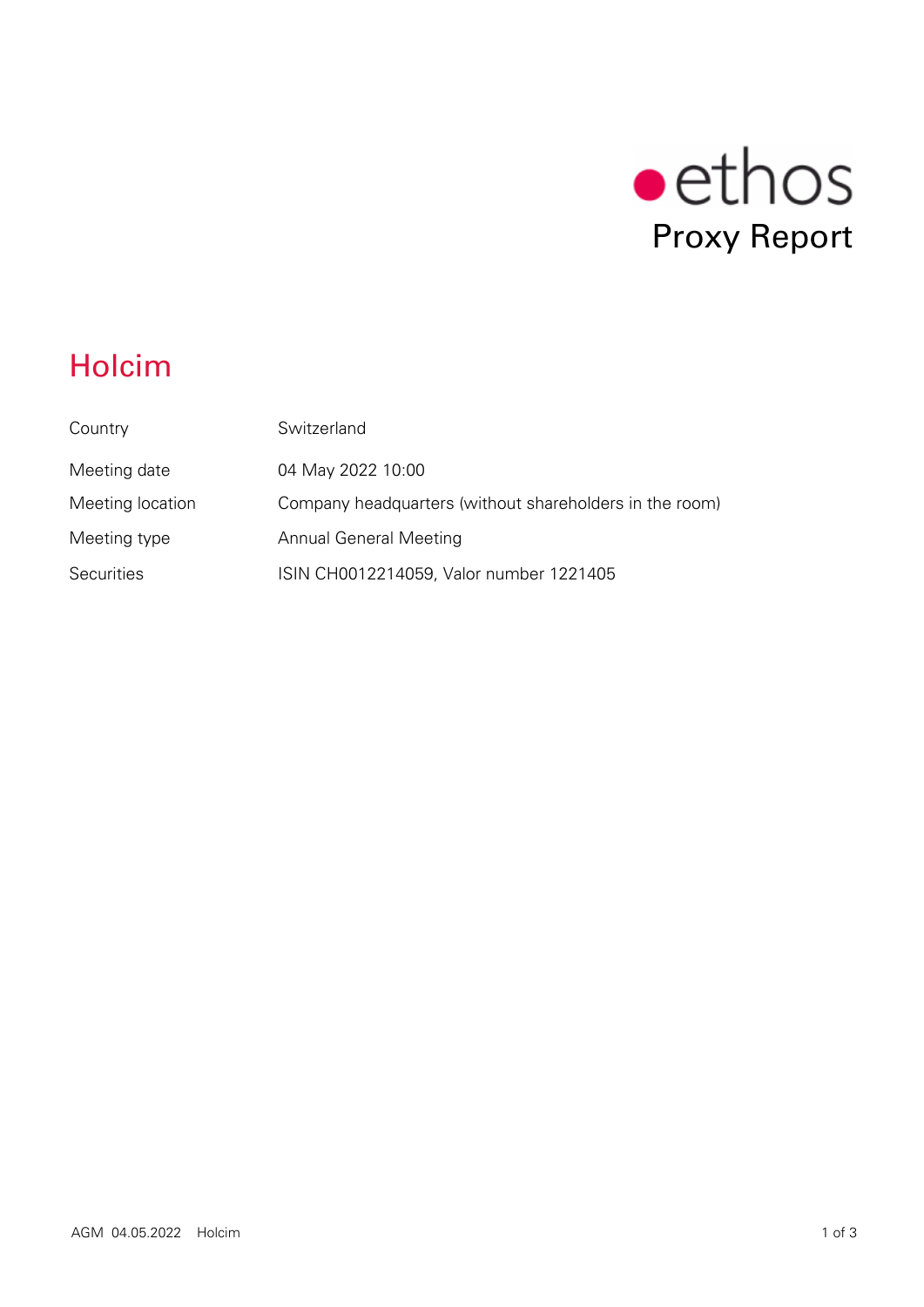

## Meeting Agenda

| Item           | Proposal                                                                                        | Ethos voting position |
|----------------|-------------------------------------------------------------------------------------------------|-----------------------|
|                | Organisational notes                                                                            |                       |
| $\mathbf{I}$   | General instruction for announced proposals                                                     | <b>ABSTAIN</b>        |
| $\mathbf{  }$  | General instruction for unannounced proposals                                                   | <b>OPPOSE</b>         |
| $\mathbf{III}$ | Specific instructions for announced proposals                                                   |                       |
| 1.1            | Approve annual report, financial statements and accounts                                        | <b>FOR</b>            |
| 1.2            | Advisory vote on the remuneration report                                                        | <b>OPPOSE</b>         |
| 2              | Discharge board members and executive management                                                | <b>FOR</b>            |
| 3              | Approve allocation of income and dividend                                                       |                       |
| 3.1            | Approve allocation of income                                                                    | <b>FOR</b>            |
| 3.2            | Approve dividend distribution out of capital contribution reserves                              | <b>FOR</b>            |
| $4.1 - 4.2$    | Elections to the board of directors                                                             |                       |
| 4.1.1          | Re-elect Dr. Beat W. Hess as board member and chairman                                          | <b>FOR</b>            |
| 4.1.2          | Re-elect Prof. Dr. Philippe Block                                                               | <b>FOR</b>            |
| 4.1.3          | Re-elect Mr. Kim Fausing                                                                        | <b>FOR</b>            |
| 4.1.4          | Re-elect Mr. Jan Jenisch                                                                        | <b>OPPOSE</b>         |
| 4.1.5          | Re-elect Ms. Naina Lal Kidwai                                                                   | <b>FOR</b>            |
| 4.1.6          | Re-elect Mr. Patrick Kron                                                                       | <b>FOR</b>            |
| 4.1.7          | Re-elect Mr. Jürg Oleas                                                                         | <b>FOR</b>            |
| 4.1.8          | Re-elect Ms. Claudia Sender Ramirez                                                             | <b>FOR</b>            |
| 4.1.9          | Re-elect Ms. Hanne Birgitte Breinbjerg Sørensen                                                 | <b>FOR</b>            |
| 4.2.1          | Elect Ms. Leanne Geale                                                                          | <b>FOR</b>            |
| 4.2.2          | Elect Dr. Ilias Läber                                                                           | <b>FOR</b>            |
| $4.3 - 4.4$    | Elections to the nomination and remuneration committee                                          |                       |
| 4.3.1          | Re-elect Ms. Claudia Sender Ramirez to the nomination and remuneration committee                | <b>FOR</b>            |
| 432            | Re-elect Ms. Hanne Birgitte Breinbjerg Sørensen to the nomination and remuneration<br>committee | <b>FOR</b>            |
| 4.4.1          | Elect Dr. Ilias Läber to the nomination and remuneration committee                              | <b>FOR</b>            |
| 4.4.2          | Elect Mr. Jürg Oleas to the nomination and remuneration committee                               | <b>FOR</b>            |
| 4.5.1          | Elect Ernst & Young as auditors                                                                 | <b>FOR</b>            |
| 4.5.2          | Re-elect Dr. Sabine Burkhalter Kaimakliotis as independent proxy                                | <b>FOR</b>            |
| 5.1            | Binding prospective vote on the total remuneration of the board of directors                    | <b>FOR</b>            |
| 5.2            | Binding prospective vote on the total remuneration of the executive management                  | <b>OPPOSE</b>         |
| 6              | Advisory vote on the climate report                                                             | <b>OPPOSE</b>         |